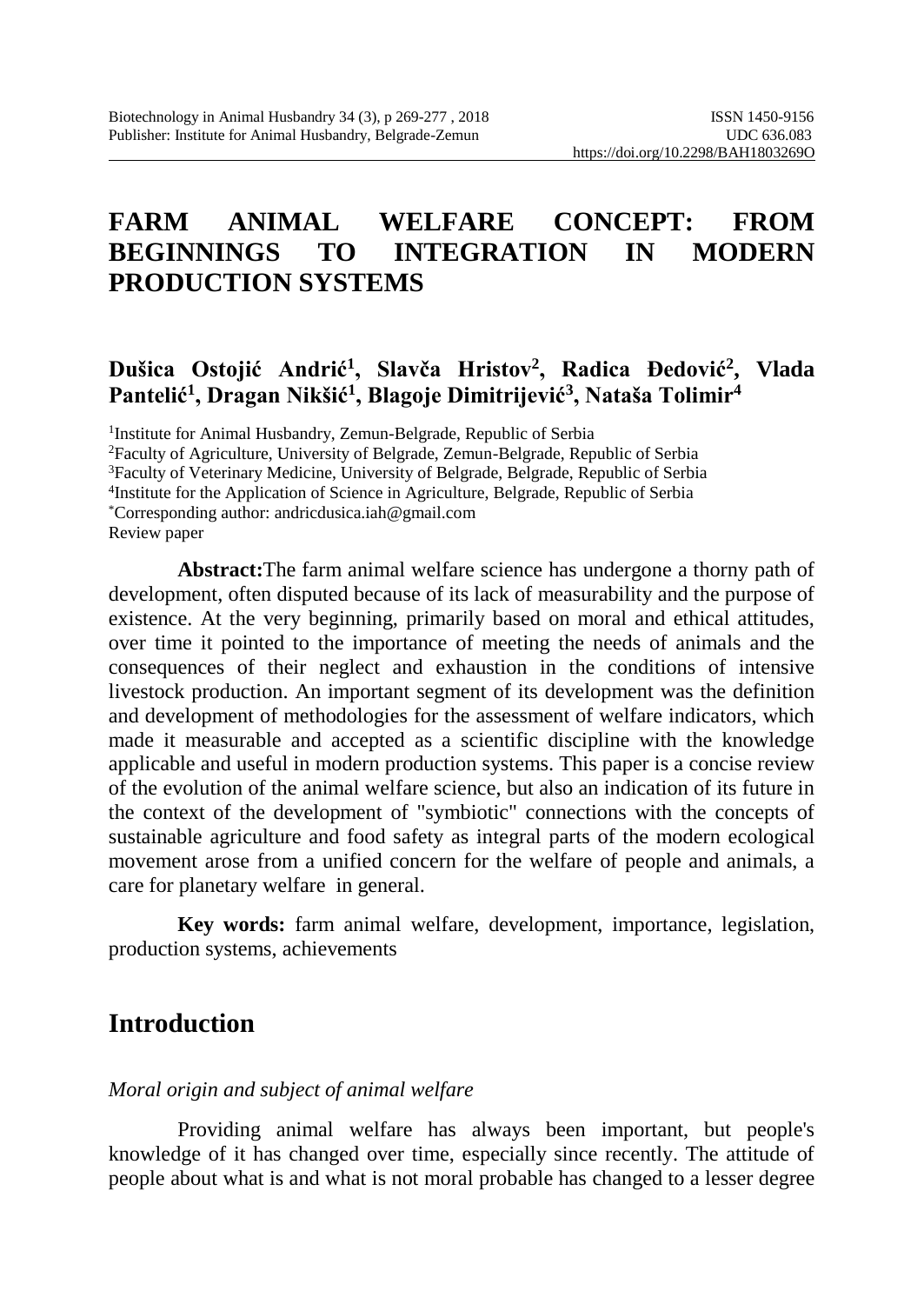during the millennium (*Broom, 2011*). According to utilitarianism, it is morally acceptable for humans to use animals for the production of food, work, entertainment and company, for the production of natural fibres and clothing and footwear materials and for scientific purposes in a way that does not cause animal suffering. This view is contrary to the attitudes of the advocates for animal rights, who consider it ethically unacceptable for humans to exploit animals as their property (*Vučinić, 2006).* Many animal welfare discussions are based on what people do or should do about it. Also, philosophers and the public are often concerned with the issue of killing animals for human consumption and clothing as well as for research purposes *(Fraser, 2008*). These are important ethical issues, but according to *Broom (2011),* not the essential issues of animal welfare. The subject of welfare is what happens to animals before they die, including their treatment just before death, often before the slaughter itself or the way they are killed. However, as *Haynes (2008)* points out, with this view there is a danger of neglecting or inadequately considering the ethical question: is it or is it not acceptable to kill animals? Therefore, scientific research on the welfare of animals should not be based solely on ethics, however scientific knowledge cannot be gained without understanding ethical attitudes.

#### *The significance of welfare*

Caring for the welfare of farm animals contributes not only to animals, but also to people while at the same time generating benefits for the environmental protection. Improving the welfare of farm animals increases their productivity (*McInerney, 1998*). This is to a lesser extent applicable in developed countries where land prices and labour costs are high, so the food production in conditions of welfare consideration is also expensive. However, many developing countries have extensive agriculture and low labour costs that give them an edge in the agricultural market, especially if they are oriented towards highly valued organic foods and the market for products deriving from production based on respect of basic welfare principles, the so called *animal-welfare market*. This is of particular importance given that in the developed countries, the demand for these types of products is growing, along with the development of consumer awareness of the welfare of farm animals, as well as the concern about the quality of food consumed on a daily basis (*Wandel and Bugge, 1997; Blokhuis et al., 2003; Ostojić Andrić et al., 2012*). A modern consumer defines the notion of food quality not only through its edible quality and hygienic correctness, but also through the state of welfare of the animal from which it was derived. In this way, animal welfare has become an important part of the general concept of food quality (*Blokhuis, 2007*). Numerous studies (*Gregory, 1993; Scanga et al., 1998; Lindenlauf et al., 2010*) have shown that the animal farming in inadequate conditions undoubtedly negatively affects the quality of the obtained foods and on human health. Animal products can have reduced nutritional and edible quality due to neuro-hormonal reactions resulting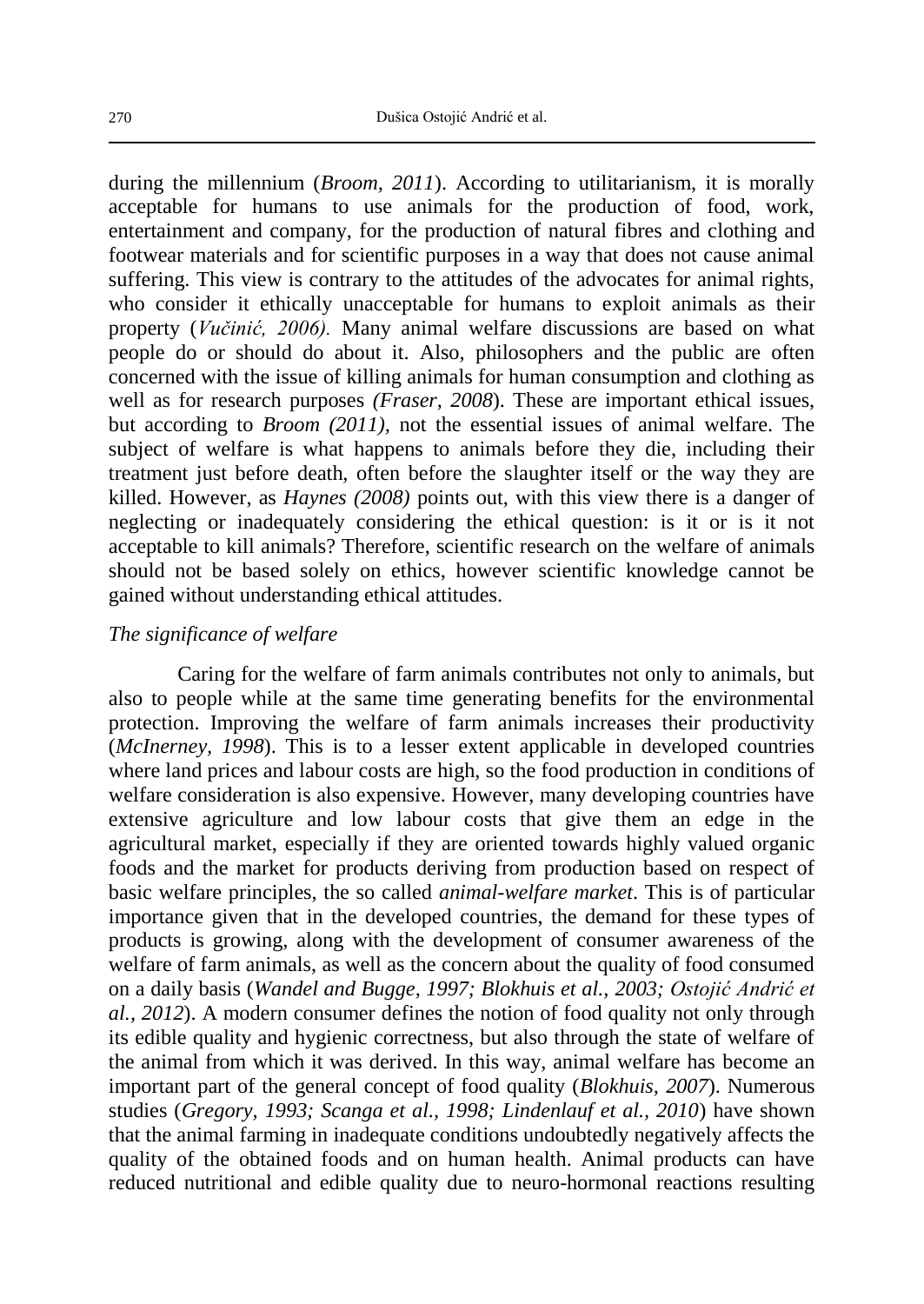from exposure of animals to acute or chronic stress (*Moberg and Mench, 2000*). The health status of animals as an important indicator of their well-being is also influencing the food quality *(Ostojić Andrić et al., 2015, 2016).* Studies of the relationship of well-being and quality of milk (*Bergamo et al., 2003; Butler et al., 2011*) show that milk of cows reared on pasture contains a higher share of omega-3 fatty acids, as well as a more favourable omega-6 and omega-3 fatty acids ratio, higher vitamin E and beta-carotene content.

#### **The history and definitions of welfare**

From the 19th century to the sixties of the 20th century, knowledge of the biological functions of animals increased significantly. At the end of this period, scientific discipline such as ethology and neurobiology became accepted in the scientific community. *Ruth Harrison's* book *"Animal Machines"*, published in 1964, indicated that the animal production industry very often treats animals as machines rather than living beings. That is why the British government in 1965 set up a *Brambell committee* to report on this phenomenon. The famous ethologist *Thorp (1965)*, a member of the committee, emphasized then that understanding animal biology is important as well as that they have their own biological needs, including the need to display appropriate behaviours, and that in case of their denial, frustrations and problems occur in animals. This view of Brambell's report became known as the concept of "*five freedoms*" - the basis on which all the following welfare concepts were developed.

In the 1960s of the 20th century, the focus of the discussion on this topic was more based on what people should do to protect animals, and much less on the welfare itself. In the seventies and early eighties, the term animal welfare was used, although not defined, and most researchers did not consider it scientific. Significant progress in the development of the concept of animal welfare was done by ethologist and psychologist research on motivational systems (*Miller, 1959; Hinde, 1970; McFarland and Sibly, 1975)*. In the book "Biology of Behavior" by *Broom (1981)*, the animals described in it represent as sophisticated decision makers in almost all aspects of their action. This was completely contradictory to the previously very widespread, and later rejected, notion that the animals in their actions were driven exclusively by instincts.

Progress in understanding animal motivations, cognitive abilities and the complexity of social behaviour over the past 30 years has led to an accelerated development of animal welfare studies. A key point of consensus among scientists in this field that animal welfare is measurable and therefore has a scientific character, was achieved in the nineties. However, opinions on what was most important for the welfare were still divided. Veterinarians considered that welfare was adequate if the animal was healthy and, contrary to the ethologists, did not deal with animal feelings. Then, the ethologist Marion Dawkins pointed out that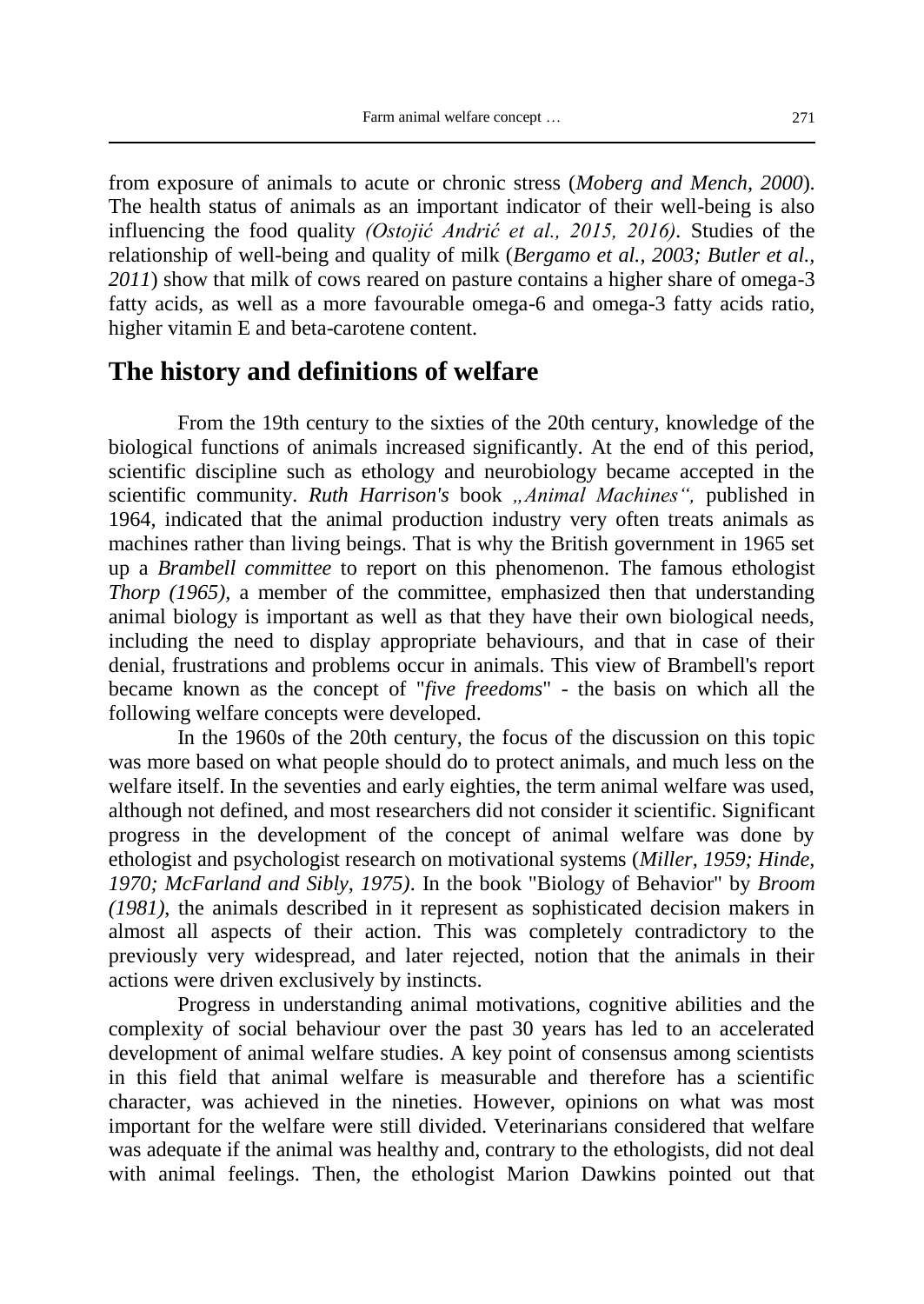'welfare' does not mean 'just health' and that an animal with poor welfare may be physically healthy and productive but still suffer from a wide range of negative psychological states like fear, frustration, which was a crucial starting point for this emergent discipline *(Dawkins, 1998)*.

Early attempts to define the welfare of animals represented it as a state of harmony of animals with nature or the environment (*Hughes, 1982*). This is a biologically correct fact and the forerunner of later definitions, but it is not measurable and therefore scientifically useless. As the term welfare was used more and more in science, legislation and discussions, there was a clear need for a more precise definition. Finally, *Broom (1986)* presents the definition that is today most widely accepted: *welfare represents the state of the animal created in response to its attempts to struggle with environmental impacts*. In doing so, to "struggle" means to establish control over mental and physical stability. The welfare can be scientifically measured and varies from very bad to very good. The welfare will be poor if the "struggle" is difficult, or even impossible. There are different strategies starting from behavioural, physiological, immunological, and others managed by the brain. Feelings, such as pain, fear and various forms of satisfaction, can be part of a combat strategy where feelings are a key factor of welfare. The system can function in a satisfactory way when the struggle is successfully completed or unsuccessful - when the animal suffers. Since one or more strategies can be used as a response to a particular environmental challenge, there is also a wide range of welfare indicators that can be assessed.

### **The concept and methods of welfare assessment**

In the formation of a general concept of welfare, adaptation, stress, needs (freedom) of animals and their rights are key issues. The most important issue in terms of providing welfare is certainly a question of animal needs. According to *Broom and Johnson (1993),* this need is that part of the animal's biological basis to provide the appropriate resource or response to certain stimuli from the surrounding environment or its body. The idea of providing five basic needs to animals proposed for the first time in the Brambell report *(Brambell, 1965*) has been developed into the generally accepted concept of animal welfare, the so called "Five Great Freedoms" (freedom from discomfort, hunger and thirst, fear and distress, pain, injury and disease, and freedom to express natural behaviour) *(FAWC, 1979).* This concept applies to all animals whose survival depends on man, and the degree of provision of each of these freedoms can be determined by numerous physical, anatomical, physiological, pathological and ethological indicators *(Ostojić Andrić et al., 2013).* Based on this concept, important methods for the assessment of welfare, including the Animal needs index *(Bartussek, H., 1985),* Welfare Quality Assessment Protocol *(WQAP, 2009),* EFSA Risk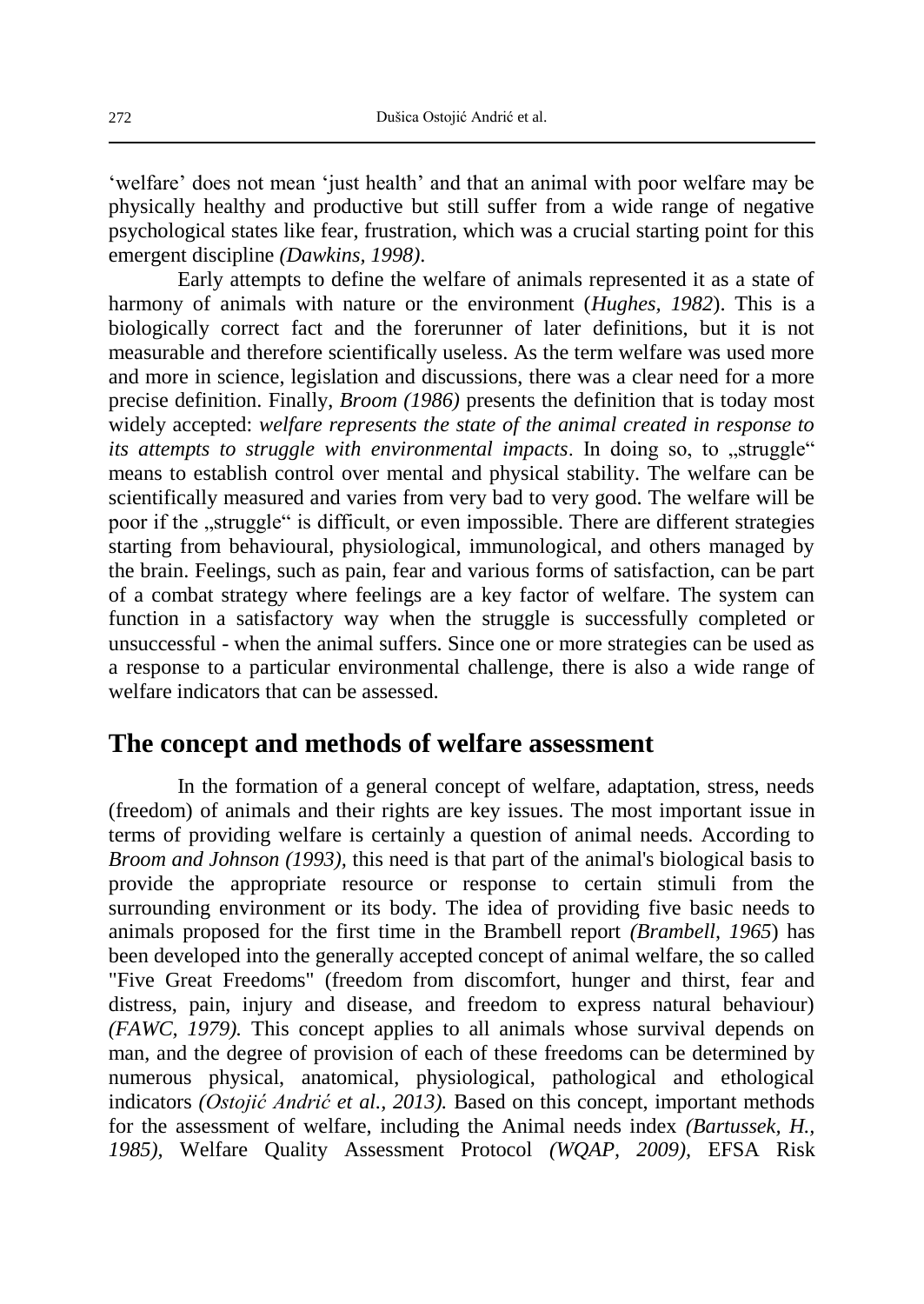Assessment Method *(EFSA, 2012)* and the 'Life worth living' approach *(Mellor, D.J., 2016)* have been constructed.

#### **The legislation, integration and the future of animal welfare**

The legislations in the field of the protection of farm animal welfare are largely present and applied in a large number of countries, enabling a broad ethical and moral framework for public and private action. Within the European Union, a significant number of directives, regulations and strategies for the protection of the welfare of farm animals resulted from the recognition that they have feelings (*European Parliament, 2017*). Through collaboration with science, these national and supranational regulations and strategies aim to propagate and encourage modern production systems to function according to the principles of protection of welfare. Unfortunately, in some of the largest producing countries, such as China, India and Brazil, legislation in this area is very poor or even absent. In our country, a major shift in this area was made by the adoption of the first Law on Animal Welfare in 2009, which drew public attention, but also enabled better supervision and control of the protection of animal welfare in production.

On a global scale, it is essential that the United Nations (UN) with the document from 2016 *(FAO, 2016)* have recognized the welfare of farm animals as one of the key factors necessary for securing the concept of sustainable agriculture that is essential for the survival of humanity. In addition, there is an increasing tendency to scientifically analyse, research and present the interconnected animal and human health interactions (*Gibbs, 2014; Pinillos et al., 2016*). Also, the modern concept of food safety is an integral part of the global ecological modernization of society *(CIWF, 2012)* and is unambiguously related to the protection of the welfare of farm animals.

Priority, but not an easy task in the coming period, will be the design of production systems that will have to ensure an adequate level of animal welfare, the production of quality and safe food according to environmental principles, while at the same time increasing yields and profitability. As part of this "symbiosis," the science of welfare will have to deal with its biggest enemies: intensifying of the production, inadequate farm conditions as well as farm management, intensive selection, climate change and health and animal behaviour disorders that result from it (*Oltenacu and Broom, 2010; Ostojić Andrić et al., 2011, 2016, 2017; Rojas-Downing et al., 2017*).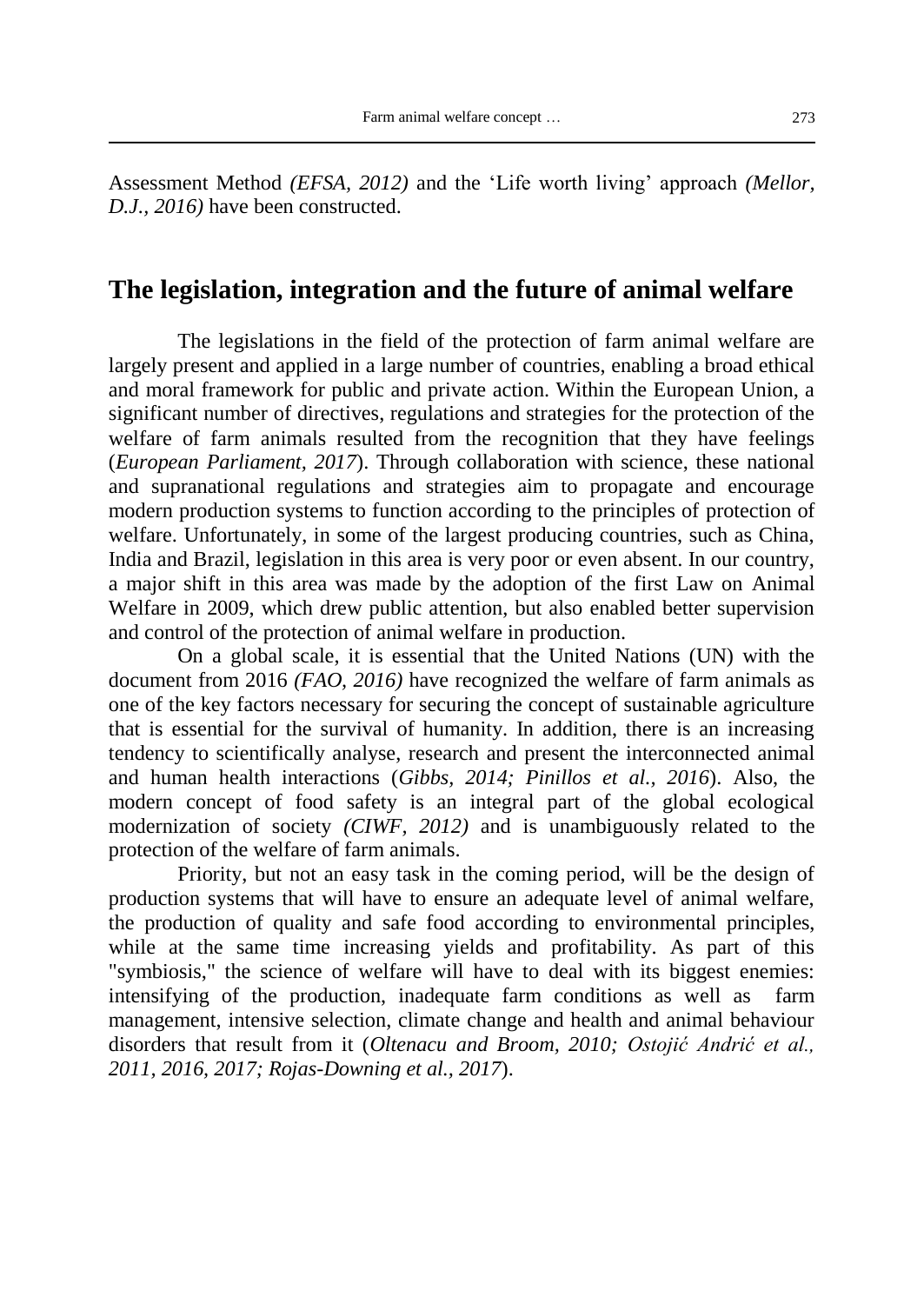### **Conclusion**

The animal welfare science over a long period of its constitution succeeded in drawing public attention to the problems of modern animal breeding. Incorporation of the basic principles of welfare, as a result of public and scientific support, is now more and more present in farm animal production. It can be said that the welfare finally found its very important place and justification of existence not only in the ethical and moral sense, but also in the context of an important ally of other sciences in dealing with problems in the sphere of climate change, food safety and human health.

# **KONCEPT DOBROBITI FARMSKIH ŽIVOTINJA: OD ZAČETAKA DO INTEGRACIJE U SAVREMENE SISTEME PROIZVODNJE**

*Dušica Ostojić Andrić, Slavča Hristov, Radica Đedović, Vlada Pantelić, Dragan Nikšić, Blagoje Dimitrijević, Nataša Tolimir*

#### **Rezime**

Nauka o dobrobiti farmskih životinja prošla je trnovit put razvoja, često osporavana zbog svoje nemerljivosti i svrsishodnosti postojanja. U samom začetku prvenstveno zasnovana na moralnim i etičkim stavovima, tokom vremena ukazala je na značaj zadovoljenja potreba životinja i posledice njihovog zanemarivanja i iscrpljivanja u uslovima intenzivne stočarske proizvodnje. Važan segment njenog razvoja bili su definisanje i razvoj metodologija za ocenu indikatora dobrobiti, čime je ona postala merljiva i prihvaćena kao naučna disciplina sa saznanjima primenljivim i korisnim u savremenim sistemima proizvodnje. Ovaj rad predstavlja sažet prikaz evolucije nauke o dobrobiti, ali i nagoveštaj njene budućnosti u smislu razvoja "simbiotičkih" veza sa konceptima održive poljoprivrede i bezbednosti hrane kao integralnih delova savremenog ekološkog pokreta proisteklog iz objedinjene brige o dobrobiti ljudi i životinja, brige o dobrobiti planete generalno.

**Ključne reči:** dobrobit farmskih životinja, razvoj, značaj, zakonska regulativa, sistemi proizvodnje, dostignuća

## **Acknowledgement**

This research was funded by the Ministry of Education, Science and Technological Development, Republic of Serbia within project TR-31053.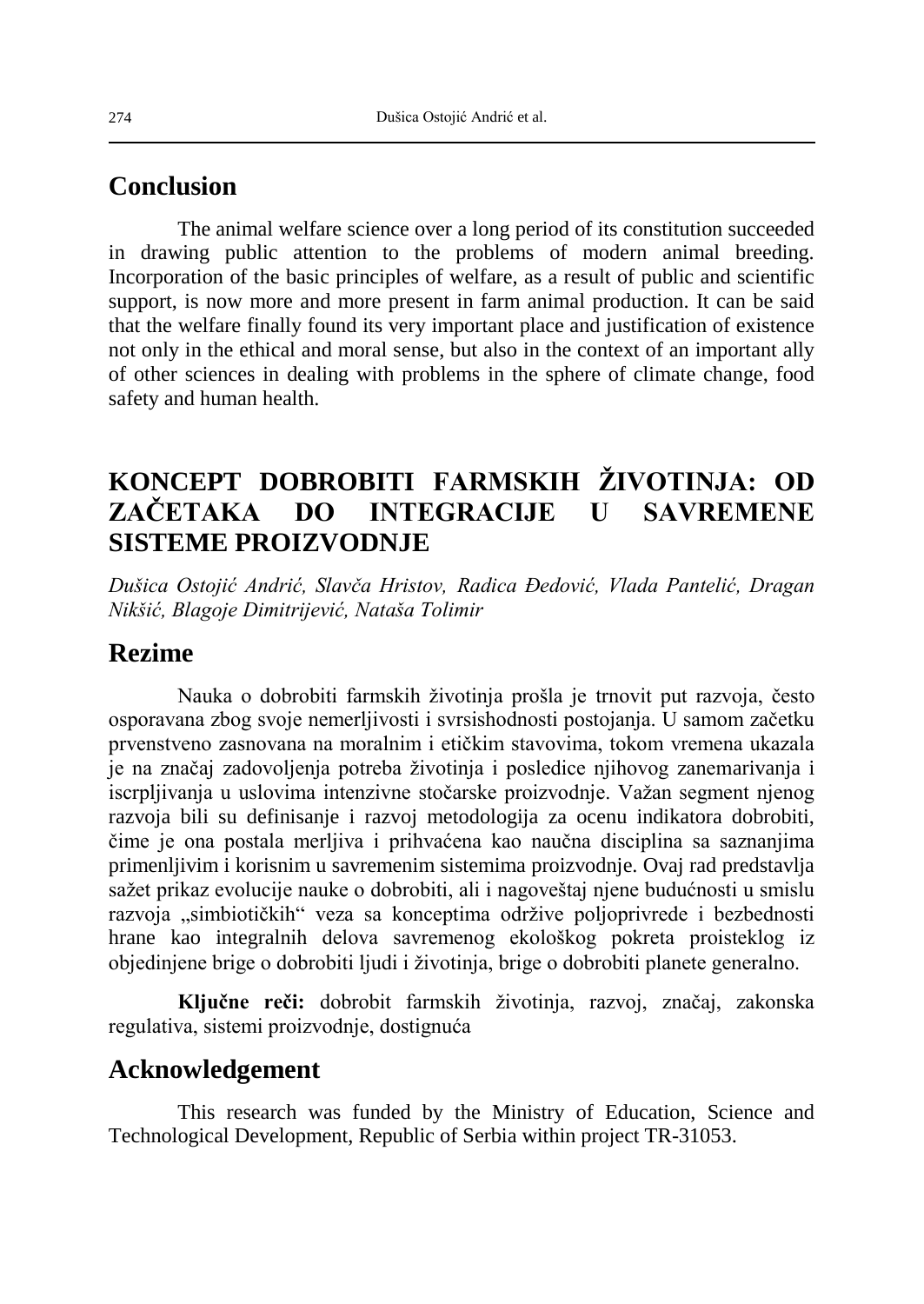## **References**

BARTUSSEK H. (1985): Vorschlag für eine Verordnung der Steiermärkischen Landesregierung für den Bereich der Intensivtierhaltung. Der österreichische Freiberufstierarzt, 9, 4-15.

BERGAMO P., FEDELE E., IANNIBELLI L., MARZILLO G. (2003): Fat-soluble vitamin contents and fatty acid composition in organic and conventional dairy products. Food Chemistry, 82, 625-631.

BLOKHUIS H.J, JONES, R.B., GEERS R., MIELE M., VEISSIER, I. (2003): Measuring and monitoring animal welfare: Transparency in the food product quality chain. Animal Welfare, 12, 4, 445-455.

BRAMBELL F.W.R. (1965): Report of the technical committee to enquire the welfare of animals kept under intensive livestock husbandry systems. (Cmnd. 2836) H.M.Stationary Office. London.

BROOM D.M. (1981): Biology of Behaviour: Mechanisms, Functions and Applications. Cambridge University Press, New York, 311.

BROOM D.M. (1986): Indicators of poor welfare. British Veterinary Journal, 142, 524–526.

BROOM D.M. (2011): A History of Animal Welfare Science. Acta Biotheoretica, 59, 121, 121-137.

BROOM D.M. AND JOHNSON K.G. (1993): Approaching questions of stress and welfare. In: Stress and Animal Welfare. Kluwer Academic Publishers, 1-7.

BUTLER G., STERGIADIS S., SEAL C., EYRE M., LEIFERT C. (2011): Fat composition of organic and conventional retail milk in northwest England. Journal of Dairy Science, 94, 24-36.

CIWF(2012): Compassion in World Farming. Food Security and Farm Animal Welfare; CIWF: Godalming, UK, 2012.

DAWKINS M.S. (1998): Evolution and animal welfare. The Quarterly Review of Biology, 73, 305–328.

EFSA PANEL ON ANIMAL HEALTH AND WELFARE - AHAW (2012): Guidance on risk assessment for animal welfare. EFSA Journal. 10, (1), 2513. 1-30 EUROPEAN PARLIAMENT (2017): Animal Welfare in the European Union; Directorate-General for Internal Policies: Brussels, Belgium.

FAO (2016): United Nations High Level Panel on Food Security and Nutrition. Sustainable Agricultural Development forFood Security and Nutrition, including the Role of Livestock; FAO: Rome, Italy.

FAWC (1979): Written reference in the enclosed press notice released by Farm Animal Welfare Council, London, United Kingdom in December 1979. Retrieved August, 2012 from http://www.fawc.org.uk/pdf/fivefreedoms1979.pdf

FRASER D. (2008): Understanding animal welfare: the science in its cultural context. Wiley Blackwell, Chichester.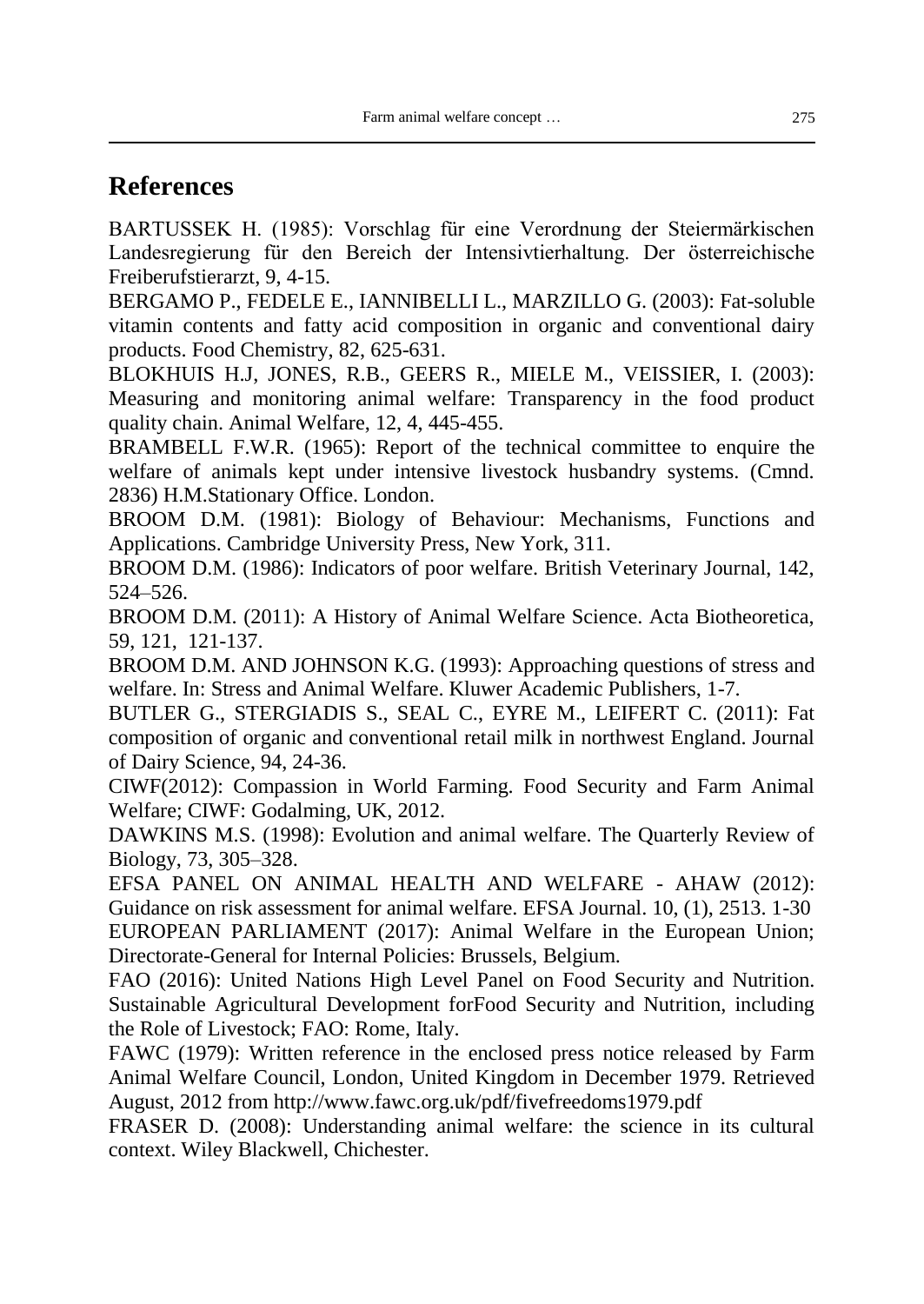GIBBS E.P.J. (2014): The evolution of One Health. Veterinary Record, 174, 85– 91.

GREGORY N.G. (1993): Welfare and product quality: the need to be humane. In: Safety and Quality of Food from Animals. British Society of Animal Production Occasional Publication 17, 51–56.

HAYNES R.P. (2008) Animal and human health and welfare. A comparative philosophical analysis. Journal of Agriculture Environmental Ethics, 21, 91–97.

HINDE R.A. (1970): Animal behaviour: a synthesis of ethology and comparative psychology, 2nd edn. McGraw Hill, New York.

HUGHES B.O. (1982): The historical and ethical background of animal welfare. In: Uglow J (ed) How well do our animals fare? Proc. 15th annual conference of the reading University Agricultural Club, 1981, 1–9.

LINDENLAUF M.M., DEITTERT C., KÖPKE U. (2010): Assessment of environmental effects, animal welfare and milk quality among organic dairy farms. Livestock Science, 128,1,140-148.

ROJAS-DOWNING M.M., NEJADHASHEMI P.A., HARRIGAN T., WOZNICKI S.A. (2017): Climate change and livestock: Impacts, adaptation, and mitigation, Climate Risk Management, 16, 145-163.

MCFARLAND D.J., SIBLY R.M. (1975): The behavioural final common path. Philosophical Transactions of the Royal Society B., 270, 265–293.

MCINERNEY (1998): The economics of welfare. In Michell & Ewbank eds, Ethics, Welfare, Law and Market Forces: The Veterinary Interface. Universities Federation for Animal Welfare. Wheathampstead.

MELLOR D.J. (2016): Updating animal welfare thinking: Moving beyond the "Five Freedoms" towards a Life Worth Living. Animals, 6, 21.

MILLER N.E. (1959): Liberalization of basic S-R concepts: extensions to conflict behaviour, motivation and social learning. In: Koch S (ed) Psychology: a study of a science, vol II. McGraw Hill, New York.

MOBERG G. AND MENCH J. A. (2000): Biology of Animal Stress: Basic Principles and Implications for Animal Welfare. CABI Publishing. Wallingford, Oxon, GBR., 391.

OLTENACU P.A. AND BROOM D.M. (2010): The impact of genetic selection for increased milk yield on the welfare of dairy cows. Animal Welfare, 19(S), 39- 49.

OSTOJIĆ-ANDRIĆ D., HRISTOV S., NOVAKOVIĆ Ž., PANTELIĆ V., PETROVIĆ M.M., ZLATANOVIĆ Z., NIKŠIĆ D. (2011): Dairy Cows Welfare Quality In Loose Vs. Tie Housing System. 3rd International Congress "New perspectives and Challenges of Sustainable Livestock production"Belgrade, Republic of Serbia, 5-7<sup>th</sup> October 2011. Biotechnology in Animal Husbandry 27, 3, Book 2, 975-984.

OSTOJIĆ ANDRIĆ D., NOVAKOVIĆ Ž., PETROVIĆ M.M., PANTELIĆ V., NIKŠIĆ D., LAZAREVIĆ M., ZLATKOVIĆ Z. (2012): Farm Animals Welfare: